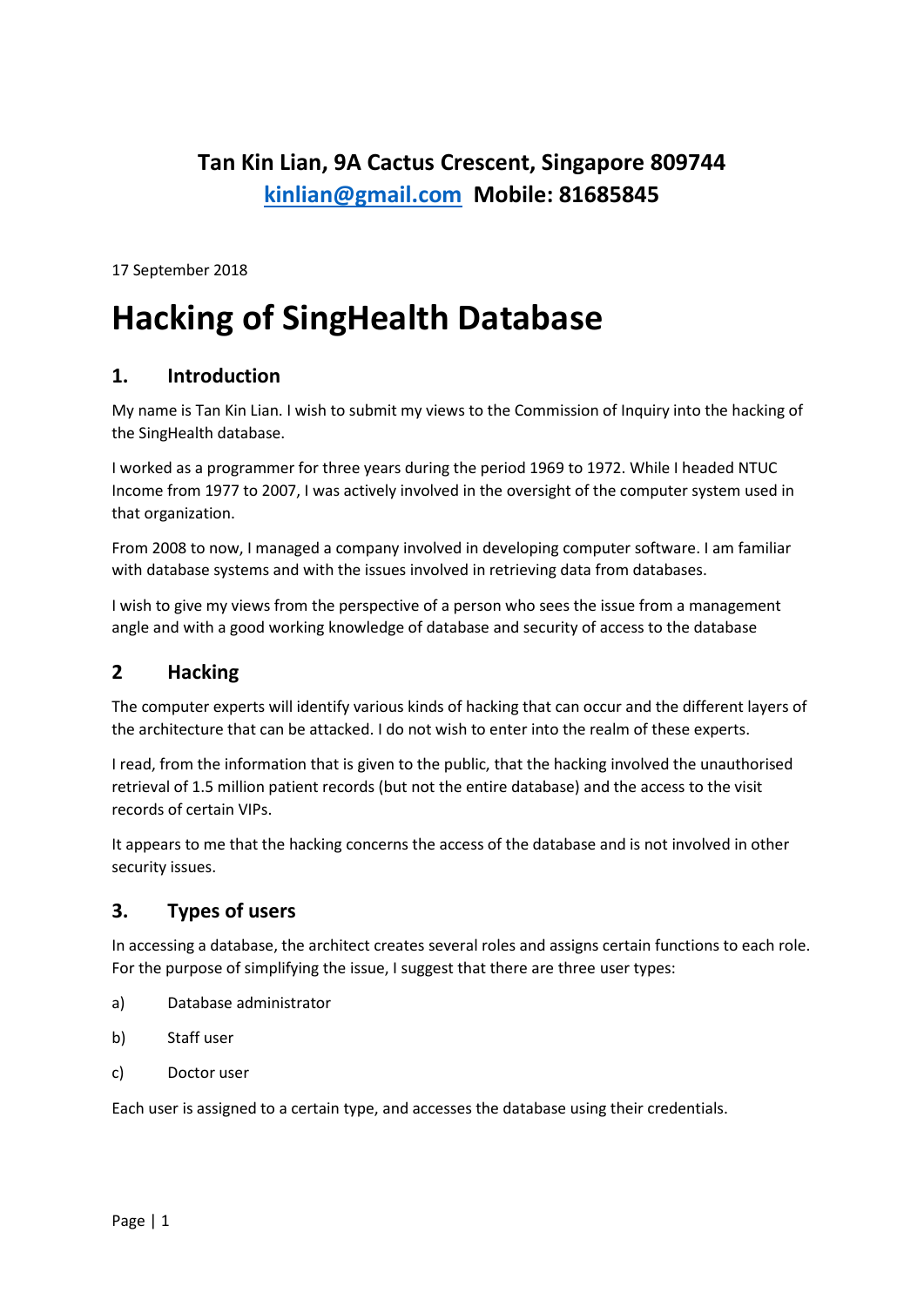# **4. Nature of the hack**

I read a report that the hacker was able to get the user credential from a front end workstation. I expect that this was a staff user who has access to the details of patients who visit the clinics on a selected day.

As there are a few dozen staff users and a few hundred doctor users, it would be impossible to prevent the credentials from being stolen.

Apart from using hacking to steal the credentials, the crook can bribe a user to release its credentials.

We have to prepare for the risk that the credentials will be stolen or sold, and to be able to respond when there is a large scale retrieval of the data.

## **5 How it might have happened**

This is based on my speculation.

I suspect that the hacker was able to get the credential of a staff user who has access to the details of patients who make visits on a selected day.

With this credential, the hacker was able to access the details of patients who visited the records on a selected day. By doing the enquiry repeatedly, the hacker was able to retrieve the records of all the patients who visited the hospitals over the three year period.

I do not think that the hacker obtained the credentials of the database administrator as it would allow the hacker to download the entire database.

## **5. Audit trail of enquiry**

Most database software automatically records changes to the database, i.e. when a record is added, deleted or changed.

In addition to this logging at the database software level, I suggest that the application system should also write a log of all enquiries that were made. I will refer to them as audit records and the process as an audit trail. The audit records could include the following:

a) The user ID who access a specific patient record and the timestamp

b) The user ID who access a certain page of information, such as all patients who visited the hospital on a specific date and the timestamp.

There should also be a daily analysis of the audit records to identify abnormal behaviour, e.g. a doctor user who makes more than 50 patient enquiries in a day, or a staff user who access more than 10 pages of patient visits in a day.

The abnormal access can be highlighted for the auditor to follow up and verify that the enquiries were legitimate.

This audit records can also be examined to identify access to the patient records of sensitive persons, such as VIPs.

It can identify the users who access these sensitive records so that the auditor can verify that the accesses are legitimate.